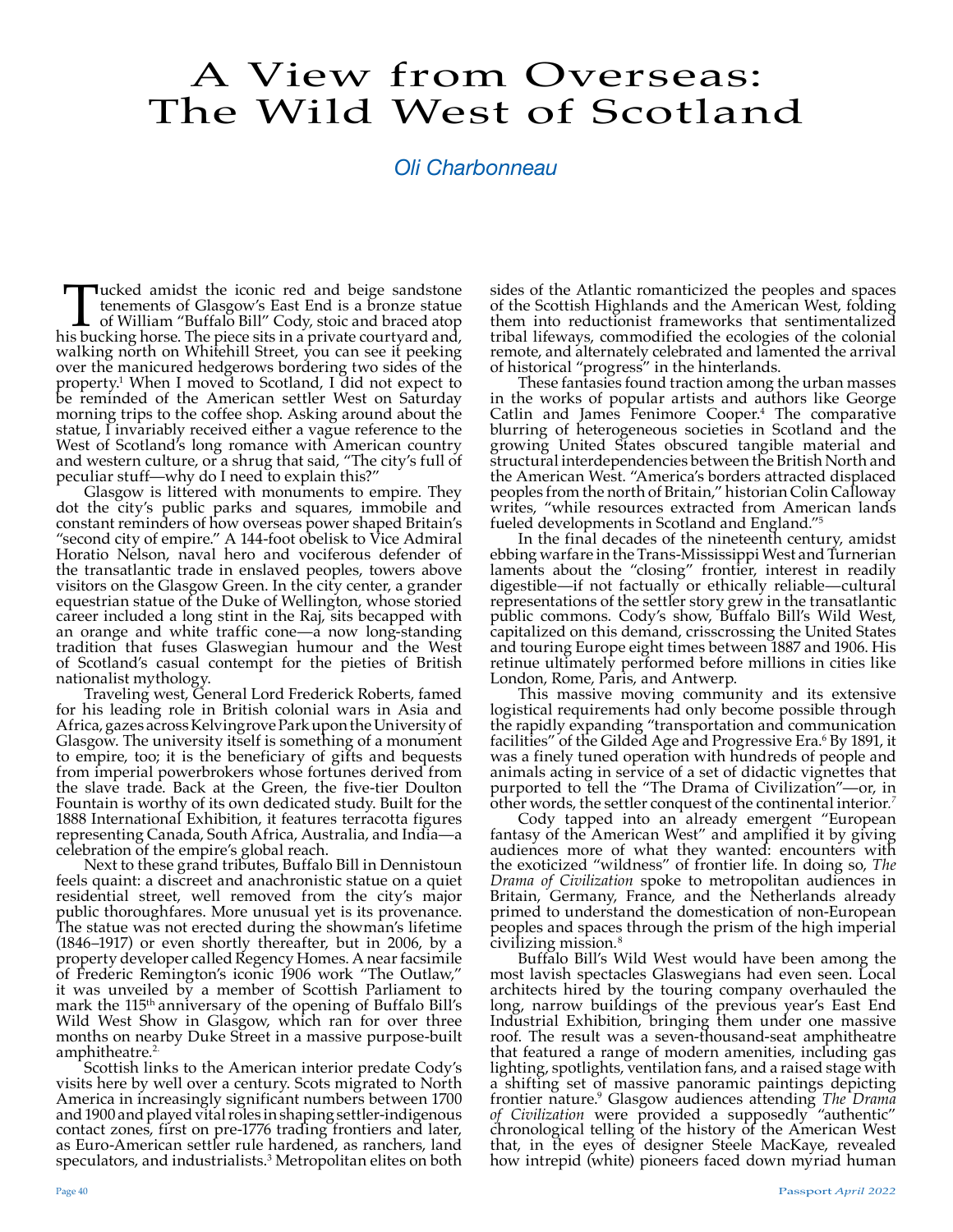and environmental challenges. The production's six acts jumped across centuries, from an imagined indigenous "pre-history" to an "immigrant train" crossing the plains; from the idyll of the pioneer ranch to the Battle of Little Bighorn. In between the mounted battles and pyrotechnics were segments featuring trick shooting and *"*cowboy" music.10

Unlike later tours in Europe, the show's 1891 cast included Lakota prisoners of war, most prominent of whom were the Miniconjou band chief Kicking Horse and Short Bull, a Brulé member of the Ghost Dance religious movement. The movement had, in the final weeks of December 1890, provided a pretext for the U.S. Army to enact a crackdown on the Pine Ridge Reservation in South Dakota that culminated in the  $\frac{9}{10}$  Cavalry massacring between 150 and 300 Lakota and afterwards dumping their bodies into mass graves.<sup>11</sup> Ever the opportunist,  $\tilde{\text{C}}$ ody coordinated with authorities at Fort Sheridan, Illinois, to offer a deal to their wards: take the

ship to Europe as a remunerated cast member in Cody's production or face "indefinite imprisonment."12

Many chose the former, and thus found themselves in the strange role of enacting fictional versions of the colonial violence they themselves had experienced. The tragic dimensions of this were largely lost on members of the Glasgow press, who spent their time chasing local anecdotes about the Lakota. As Tom Cunningham relates

in his meticulous reconstruction of Cody's visits, stories appeared in newspapers of tipi encampments and Lakota men so smitten with Glasgow that they decided to remain here permanently.<sup>13</sup>

In repackaging the "Old West" as an epic of struggle and heroism, shows like Buffalo Bill's Wild West helped create a set of fables about American history—and the idea of progress—with seemingly endless commercial viability. A second wildly successful tour of Scotland in 1904 included nearly thirty stops and heralded the beginnings of a fascination with "country and western" culture that lingers today. In 1974, Glasgow's own Grand Ole Opry opened its doors in the city's South Side and, over the decades, played host to gunslinger competitions, line-dancing nights, and live country music acts. The largest venue of its kind in the UK, it served cheap drinks to patrons bedecked in jeans and buckskin jackets.<sup>14</sup>

Numerous Scottish novelists have mined this phenomenon in their works, including Booker Prize winners James Kelman and Douglas Stuart. Sammy, the blind protagonist in Kelman's *How Late It Was, How Late,*  waxes poetic on the lyricism of country music singer George Jones, while Stuart's Shuggie Bain describes a night out at the Opry. "Glasgow was the original Wild West, ye know," one character opines.15 In 1990, the BBC miniseries *Your Cheatin' Heart* chronicled the misadventures of a group of criminally inclined Glaswegian ne'er-do-wells enmeshed in the city's country music scene.

Walking around Glasgow, you can see remnants of country and western fever in old shops selling cowboy boots and Stetson hats. In Europe, only Germany eclipses Glasgow in its fidelity to the western mythos of the late nineteenth century. Each year thousands descend upon the town of Bad Segeberg in Schleswig-Holstein to celebrate the works of Karl May, an adventure novelist whose outlandish tales of the American frontier shaped European perceptions of the indigenous-settler encounter during the same era Cody was touring the Continent.<sup>16</sup><br>The Buffalo Bill statue in Dennistoun has escaped

scrutiny in Britain's current memory wars, which center on

the public legacies of the British empire: statues to enslavers; museum collections pilfered from colonized Asian and African states; buildings named for empire builders; universities, including the one I work for, funded through systemized immiseration; and publics wrestling with how empire's long shadow inflects contemporary inequalities.17

Even in the United States, where protests following the 2020 police murder of George Floyd produced new dialogues on the urgent past, media attention remains primarily tuned to the legacies of racial slavery. The vestiges of the settler empire, which has played a central role in U.S. naming rituals and iconography, have been given less airtime in these debates, despite the work of indigenous activists who point to the ritualized celebration of settler "heroes" and derogatory depictions of Native Americans found everywhere from professional sports team jerseys to the art of the U.S. Capitol.18 For all their universalism, the 2020 protests primarily operated through national registers,

with each empire state (former or current) grappling with aspects of its own unresolved histories.

The statue, then, presents an interesting example of how other empires are remembered in Scotland. Despite the real connections between Bill Cody and his Lakota performers and frontier violence, by the final decade of the nineteenth century the public image of the American West was being rendered inert by escalating<br>commercialization. Alongside commercialization.

other touring shows, Buffalo Bill's Wild West helped fashion Western history into a set of reductionist character archetypes and narrative tropes that would be processed and refined in a thousand novels, films, and songs.

Scotland's complex diasporic connections to the settler West proved less resilient than this readily apprehensible version of the past, an "inspired by true events" title card that permitted the foregrounding of entertainment and aesthetics. It anticipated the many ways that the United States' twentieth-century consumer empire obscured itself, exporting goods, services, and ideas that increasingly trumpeted their adaptive localizations rather than their American roots.<sup>19</sup> In this sense, the Buffalo Bill statue became an unusual avatar for a particular sort of local history—a story about a vanished moment from Glasgow's industrial past, when its foundries could rapidly produce the steel girders necessary to build the amphitheatre that housed the Cody spectacle; and about how a consumable American West held lasting appeal for working-class Glaswegians, who laminated its stories of triumph, tragedy,

and grit onto their own. My present office is on the top floor of an old Victorian rowhouse, a former private residence gifted to the university by a shipping magnate in the 1920s and eventually transformed into a research and teaching space. On the walls of its broad stairwells are faded decorations from a previous generation of historians. Most are quaint: a mounted reprint of a newspaper announcing the outbreak of hostilities in 1939; a map of Europe in the era of the First World War with a cartoonish Kaiser Wilhelm II angrily menacing the Continent; board prints for Ken Burns' documentaries from the 1990s. The piece that I found most peculiar when I arrived in 2019, however, was a framed promotional poster for a Wild West show from over a century ago. "What the hell is that doing in Glasgow?" I thought.

Notes:

In repackaging the "Old West" as an epic of struggle and heroism, shows like Buffalo Bill's Wild West helped create a set of fables about American history—and the idea of progress—with seemingly endless commercial viability. A second wildly successful tour of Scotland in 1904 included nearly thirty stops and heralded the beginnings of a fascination with "country and western" culture that lingers today.

> 1. "Buffalo Bill Statue," *Atlas Obscura*, March 6, 2020, https:// www.atlasobscura.com/places/statue-of-buffalo-bill.